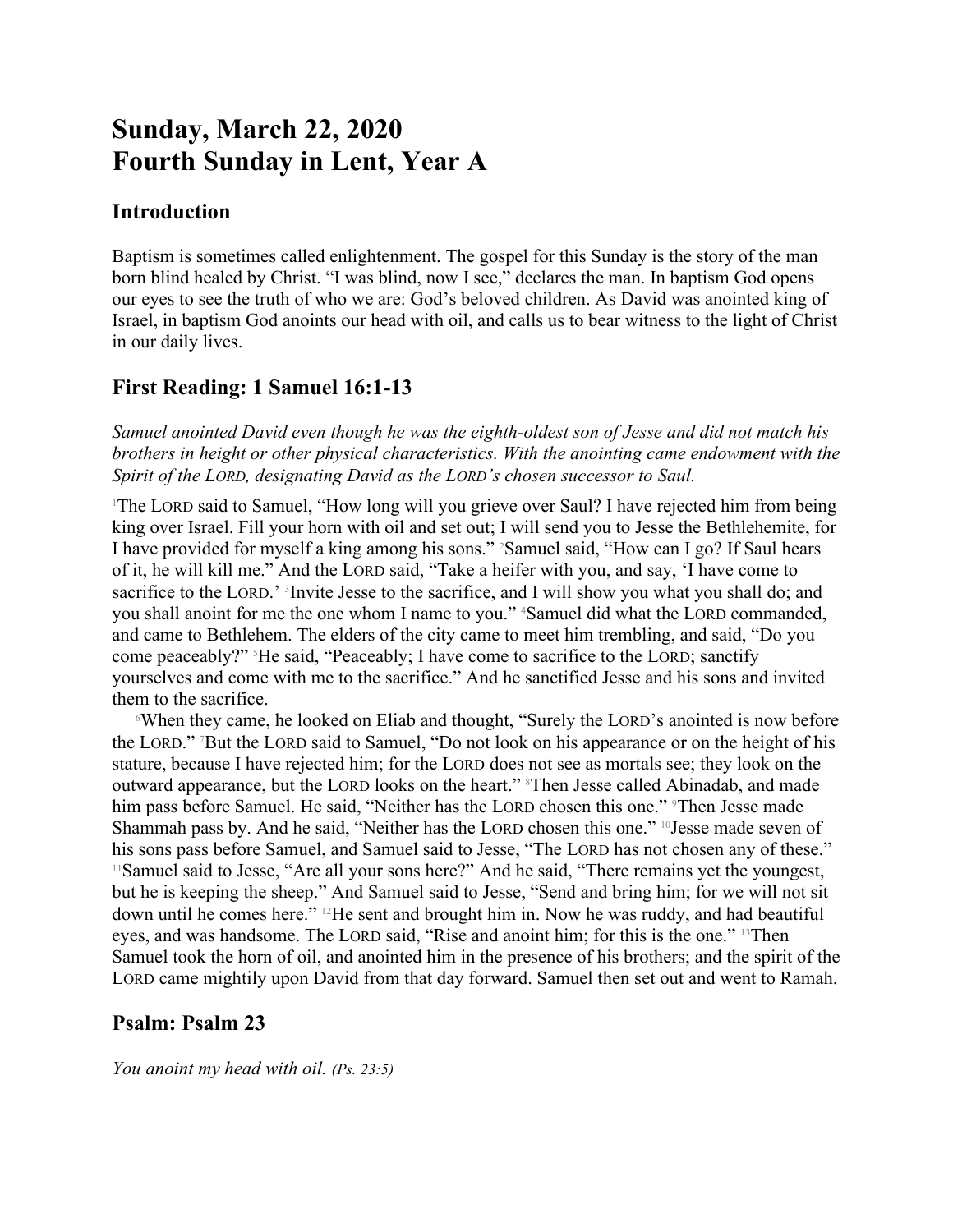<sup>1</sup>The LORD is my shepherd; I shall not | be in want. <sup>2</sup>**The LORD makes me lie down | in green pastures and leads me be- | side still waters.** <sup>3</sup>You restore my | soul, O LORD, and guide me along right pathways | for your name's sake. <sup>4</sup>**Though I walk through the valley of the shadow of death, I shall | fear no evil; for you are with me; your rod and your staff, they | comfort me. R** <sup>5</sup>You prepare a table before me in the presence  $\vert$  of my enemies; you anoint my head with oil, and my cup is | running over. <sup>6</sup>**Surely goodness and mercy shall follow me all the days | of my life,**

## **and I will dwell in the house of the | LORD forever. R**

### **Second Reading: Ephesians 5:8-14**

*Because we now live in the divine light which is Jesus Christ, we conduct our lives in ways that reflect the light of Christ, so that our activity is truly pleasing to God.*

<sup>8</sup>Once you were darkness, but now in the Lord you are light. Live as children of light—<sup>9</sup>for the fruit of the light is found in all that is good and right and true. 10Try to find out what is pleasing to the Lord. 11Take no part in the unfruitful works of darkness, but instead expose them. 12For it is shameful even to mention what such people do secretly;  $13$  but everything exposed by the light becomes visible, 14for everything that becomes visible is light. Therefore it says,

"Sleeper, awake!

Rise from the dead, and Christ will shine on you."

#### **Gospel: John 9:1-41**

#### *Jesus heals a man born blind, provoking a hostile reaction that he regards as spiritual blindness to the things of God.*

<sup>1</sup>As [Jesus] walked along, he saw a man blind from birth. <sup>2</sup>His disciples asked him, "Rabbi, who sinned, this man or his parents, that he was born blind?" <sup>3</sup> Jesus answered, "Neither this man nor his parents sinned; he was born blind so that God's works might be revealed in him. <sup>4</sup>We must work the works of him who sent me while it is day; night is coming when no one can work. <sup>5</sup>As long as I am in the world, I am the light of the world." When he had said this, he spat on the ground and made mud with the saliva and spread the mud on the man's eyes, 7saying to him, "Go, wash in the pool of Siloam" (which means Sent). Then he went and washed and came back able to see. <sup>8</sup>The neighbors and those who had seen him before as a beggar began to ask, "Is this not the man who used to sit and beg?" <sup>9</sup>Some were saying, "It is he." Others were saying, "No, but it is someone like him." He kept saying, "I am the man." <sup>10</sup>But they kept asking him, "Then how were your eyes opened?" <sup>11</sup>He answered, "The man called Jesus made mud, spread it on my eyes, and said to me, 'Go to Siloam and wash.' Then I went and washed and received my sight." <sup>12</sup>They said to him, "Where is he?" He said, "I do not know."

 $13$ They brought to the Pharisees the man who had formerly been blind.  $14$ Now it was a sabbath day when Jesus made the mud and opened his eyes. <sup>15</sup>Then the Pharisees also began to ask him